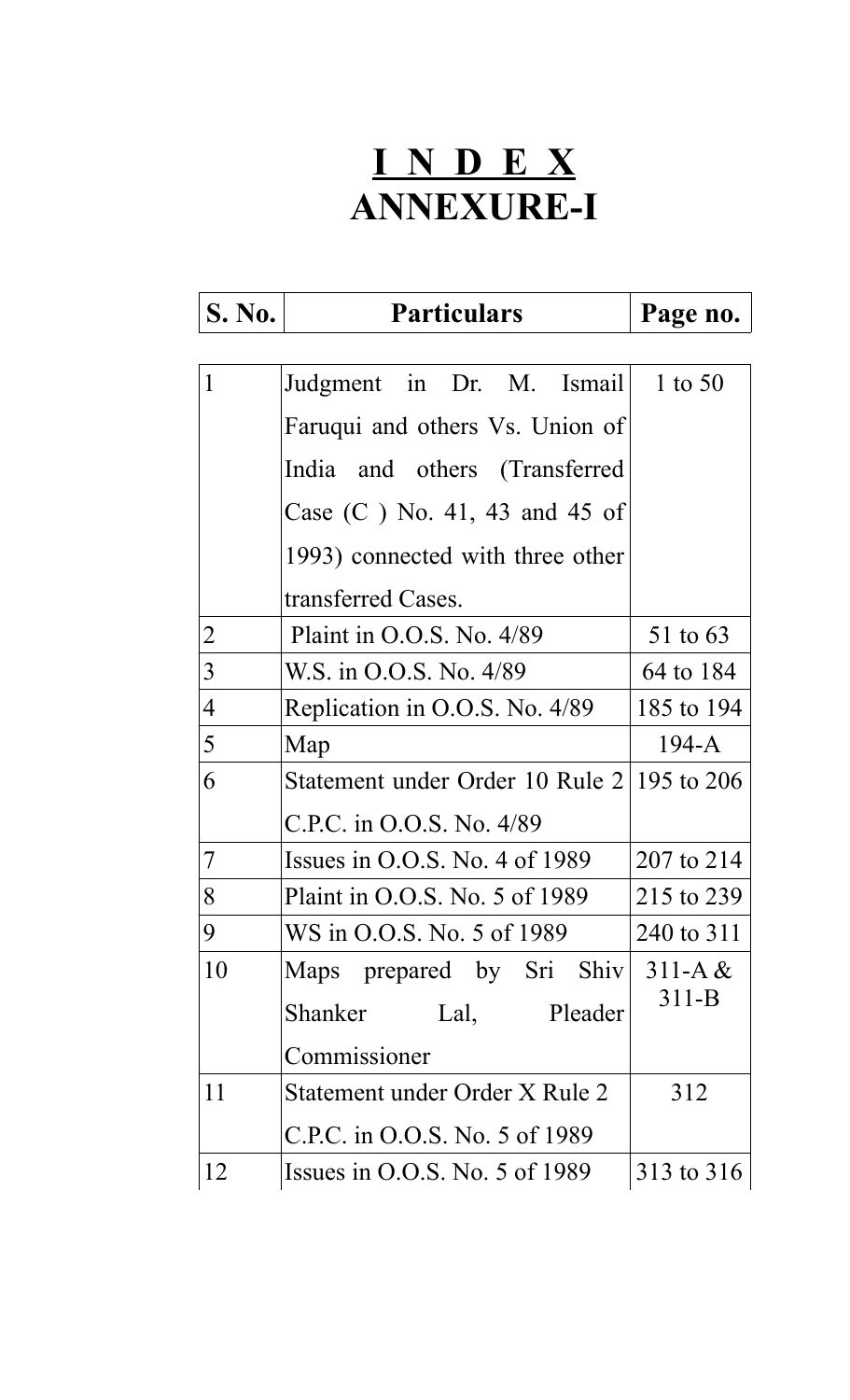# **I N D E X**

## **ANNEXURE-II**

| <b>S. No.</b>  | <b>Particulars</b>                         | Page No.   |
|----------------|--------------------------------------------|------------|
|                |                                            |            |
| 1              | Plaint in O.O.S. No. 3 of 1989.            | $1$ to $6$ |
| $\overline{2}$ | Map                                        | $6-A$      |
| 3              | Additional W.S. in O.O.S. No. 3<br>of 1989 | 7 to 14    |
| 4              | Replication in O.O.S. No.3 of<br>1989      | 15 to 26   |
| 5              | Statement under Order 10 Rule 2            | 27         |
|                | C.P.C. in O.O.S. No. 3 of 1989             |            |
| 6              | Issues in $O.O.S.$ No. 3 of 1989           | 28 to 29   |
| 7              | Plaint in O.O.S. No. 1 of 1989             | 30 to 33   |
| 8              | W.S. in O.O.S. No. 1 of 1989               | 34 to 44   |
| 9              | Replication in O.O.S. No. 1 of             | 45 to 48   |
|                | 1989                                       |            |
| 10             | Statement in O.O.S. No.1 of 1989           | 49 to 56   |
|                | under Order 10 Rule 2 C.P.C.               |            |
| 11             | Issues in $0.0$ .S. No. 1 of 1989          | 57 to 59   |
| 12             | Proceedings under Section 145              | 60 to 119  |
|                | $Cr.P.C. (Vol-I)$                          |            |
| 13             | Proceedings under Section 145              | 120 to 193 |
|                | $Cr.P.C. (Vol-II)$                         |            |